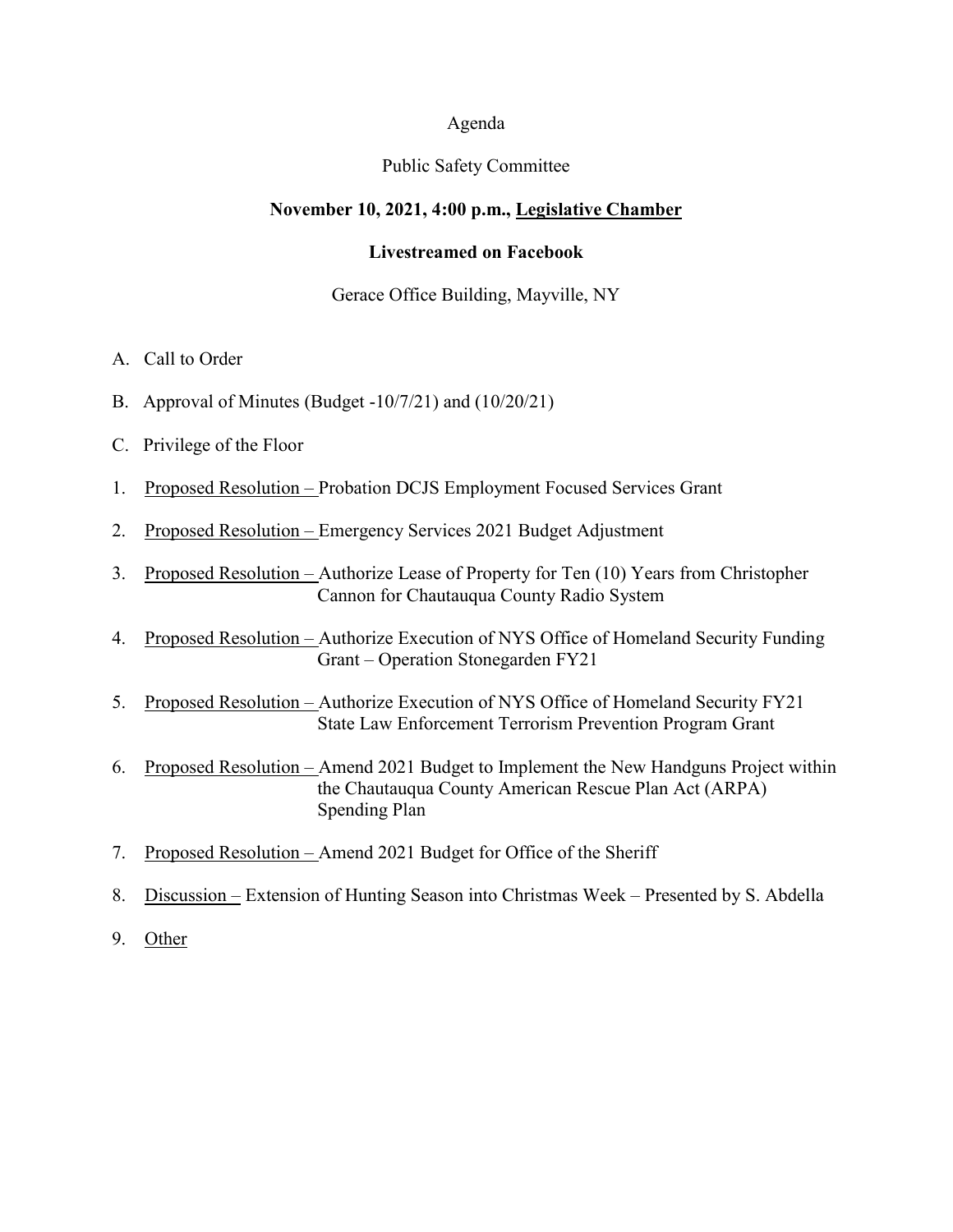## **CHAUTAUQUA COUNTY RESOLUTION NO. \_\_\_\_\_\_\_\_\_\_\_\_**

**TITLE:** Probation DCJS Employment Focused Services Grant

**BY:** Public Safety and Audit & Control Committees:

**AT THE REQUEST OF:** County Executive Paul M. Wendel, Jr.:

WHEREAS, Chautauqua County has been awarded funds from the New York State Division of Criminal Justice Services Employment Focused Services program with an award amount of \$216,880.00 effective January 1, 2022 to December 31, 2022; and

WHEREAS, the grant objective is to provide employment focused services to probation offenders with the goal of reducing recidivism by assessing and addressing all barriers to employment; and

WHEREAS, employment of justice-involved individuals provides daily structure, a source of financial support and self-sufficiency, as well as a pro-social environment, all of which has a positive influence on the risk of reoffending; and

WHEREAS, the Probation Department has included these grant funds in the 2022 Adopted Budget; now, therefore be it

RESOLVED, That the County of Chautauqua accept the aforementioned grant and that the County Executive be authorized to execute the Employment Focused Services grant contract with the New York State Division of Criminal Justice Services (DCJS) and such other documents as may be required, for the term January 1, 2022 to December 31, 2022.

**\_\_\_\_\_\_\_\_\_\_\_\_\_APPROVED \_\_\_\_\_\_\_\_\_\_\_\_\_VETOES (VETO MESSAGE ATTACHED)**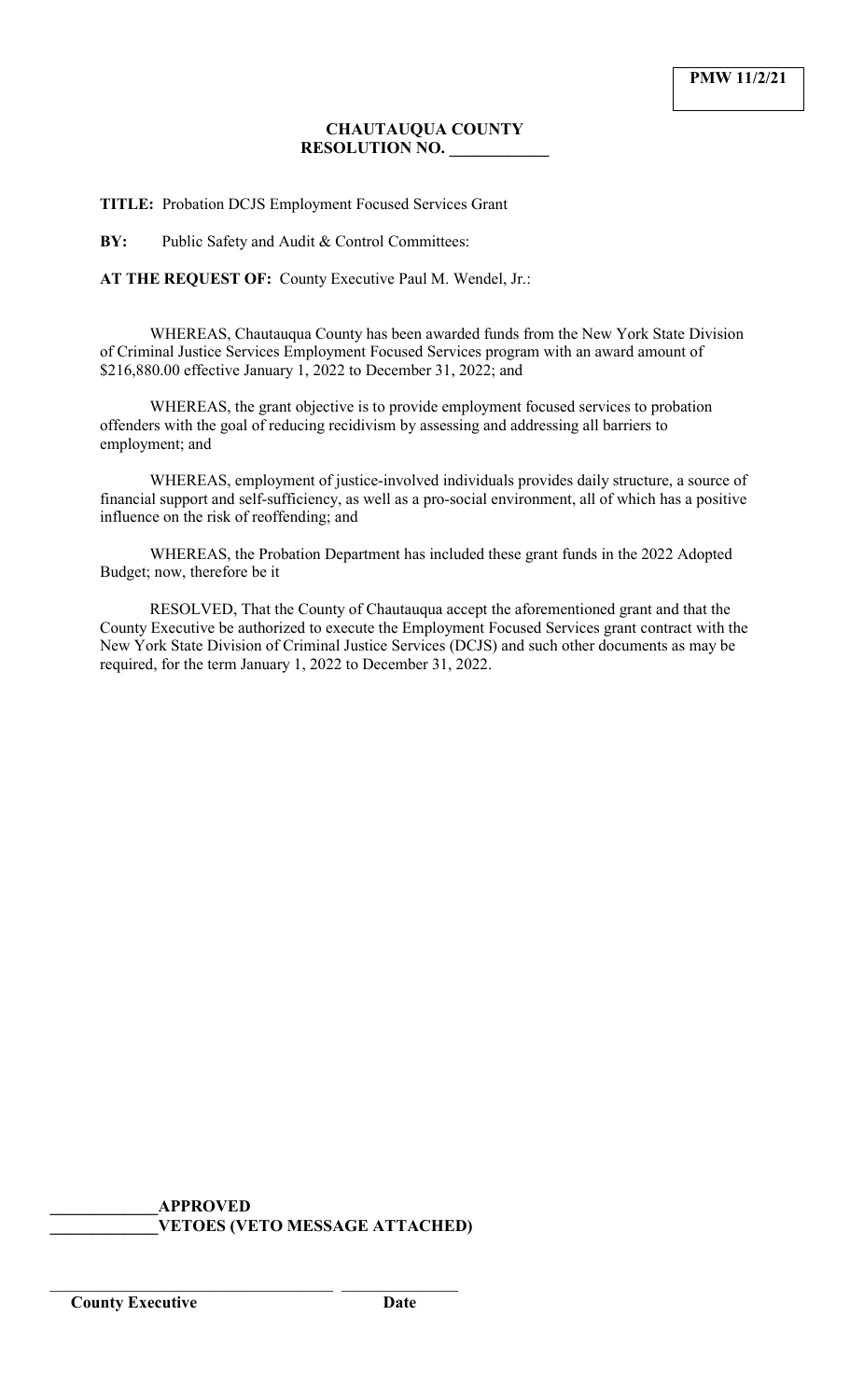# **CHAUTAUQUA COUNTY RESOLUTION NO.\_\_\_\_\_\_\_\_\_\_\_\_\_**

**TITLE:** Emergency Services 2021 Budget Adjustment

**BY:** Public Safety and Audit & Control Committees:

**AT THE REQUEST OF:** County Executive Paul M. Wendel, Jr.:

WHEREAS, appropriations for Emergency Services' EMT/CPR Training Department has exceeded initial budgetary estimates; and

WHEREAS, the Emergency Services' EMT/CPR Training Department has received revenues in excess of budget; now therefore be it

RESOLVED, That the Director of Finance is hereby authorized and directed to make the following changes to the 2021 Adopted Budget:

| INCREASE APPROPRIATION ACCOUNT:  |                                           |          |
|----------------------------------|-------------------------------------------|----------|
| A.3989.EMT.4                     | Contractual--Emergency Medical Service,   |          |
|                                  | <b>EMT/CPR Training</b>                   | \$10,750 |
|                                  |                                           |          |
| <b>INCREASE REVENUE ACCOUNT:</b> |                                           |          |
|                                  | A.3989.EMT.R168.9EMT Departmental Income— |          |
|                                  | Oth PH Inc: EMT Private Pay Tuition       | \$10,750 |

**\_\_\_\_\_\_\_\_\_\_\_\_\_APPROVED \_\_\_\_\_\_\_\_\_\_\_\_\_VETOES (VETO MESSAGE ATTACHED)**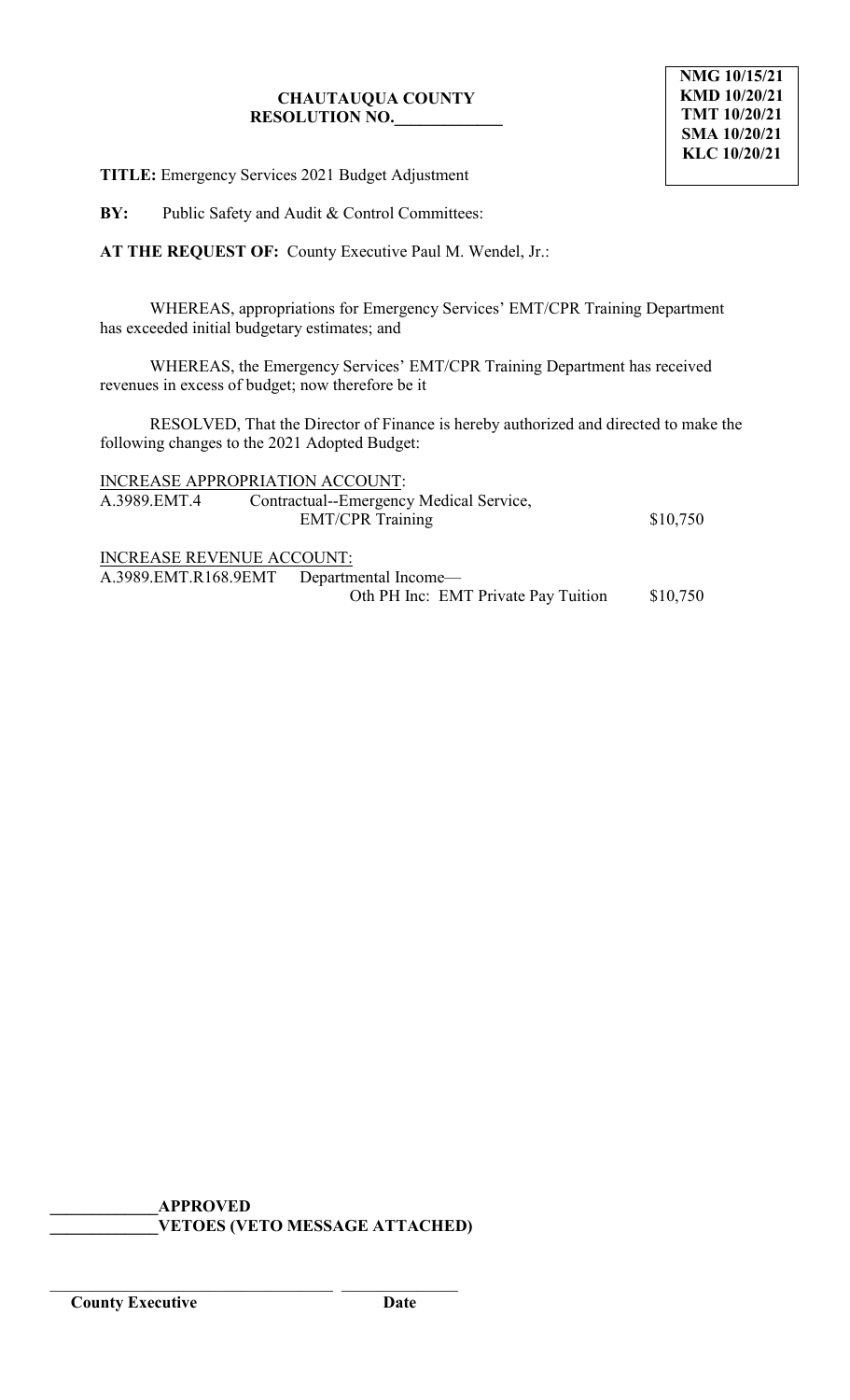### **CHAUTAUQUA COUNTY RESOLUTION NO. \_\_\_\_\_\_\_\_\_**

- **TITLE:** Authorize Lease of Property for Ten (10) Years from Christopher Cannon for Chautauqua County Radio System
- **BY:** Public Safety and Audit & Control Committees:

**AT THE REQUEST OF:** County Executive Paul M. Wendel, Jr.:

 WHEREAS, pursuant to Resolution 41-12, the County entered into an agreement with Christopher Cannon for the ten (10) year lease of a one (1) acre parcel of land for a radio and microwave tower for the County Radio System at a rate of \$7,665 per year, that expires on 12/31/2021; and

 WHEREAS, such lease allows for a ten (10) year renewal on mutually satisfactory terms, which the Sheriff's Office has tentatively negotiated; and

 WHEREAS, such lease is necessary for the continued operation and maintenance of the radio and microwave tower for the County Radio System; now therefore be it

 RESOLVED, That the County Executive be and hereby is authorized and empowered to execute a lease agreement with Christopher Cannon for a renewal ten (10) year term at \$9,200 per year.

## **\_\_\_\_\_\_\_\_\_\_\_\_\_APPROVED \_\_\_\_\_\_\_\_\_\_\_\_\_VETOES (VETO MESSAGE ATTACHED)**

**\_\_\_\_\_\_\_\_\_\_\_\_\_\_\_\_\_\_\_\_\_\_\_\_\_\_\_\_\_\_\_\_\_\_\_\_ \_\_\_\_\_\_\_\_\_\_\_\_\_**

**County Executive Date**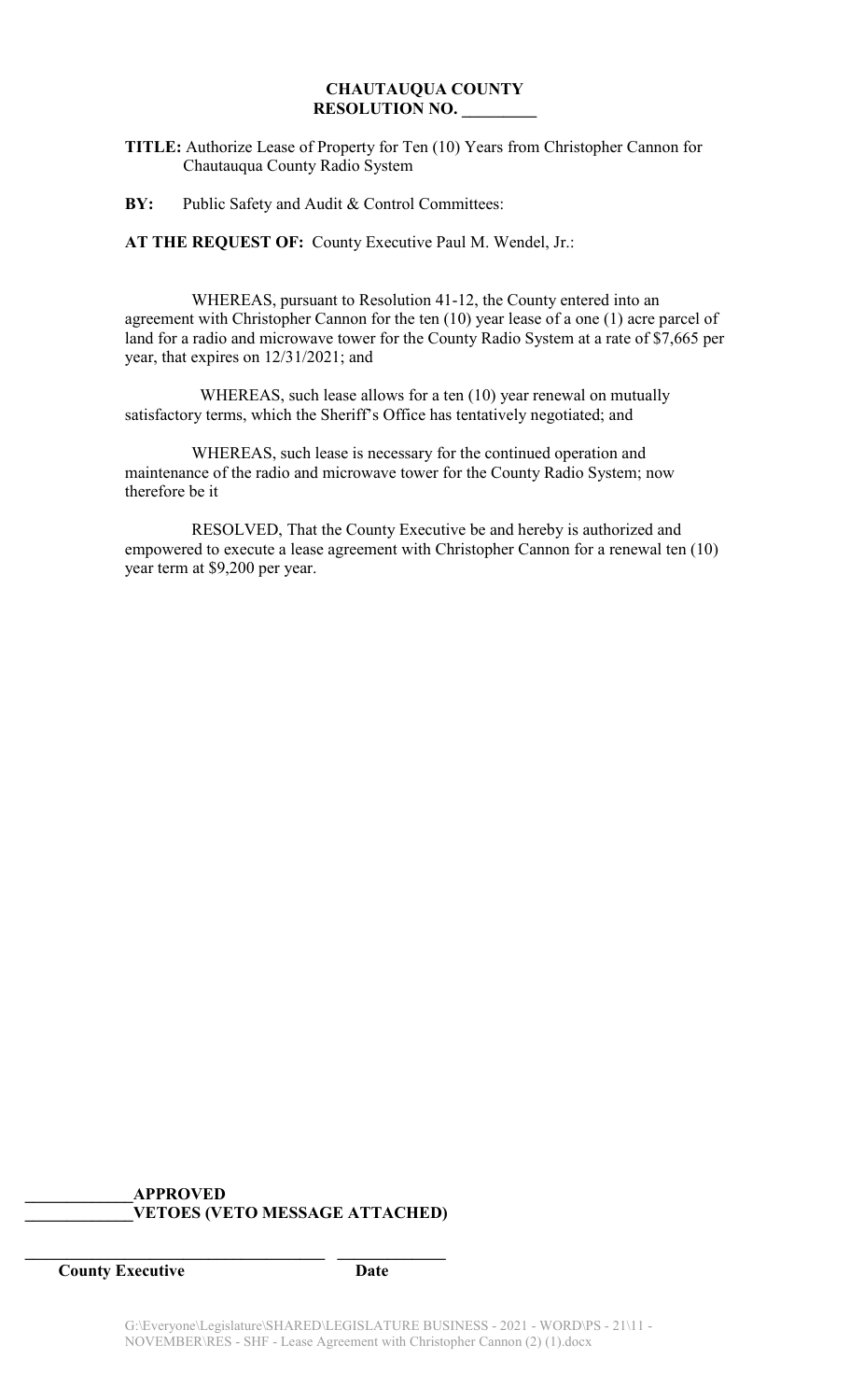# **CHAUTAUQUA COUNTY RESOLUTION NO.\_\_\_\_\_\_\_\_\_\_\_\_\_**

**TITLE:** Authorize Execution of NYS Office of Homeland Security Funding Grant—Operation Stonegarden FY21

**BY:** Public Safety and Audit & Control Committees:

**AT THE REQUEST OF:** County Executive Paul M. Wendel, Jr.:

WHEREAS, the County Sheriff's Office received notice that the State of New York Office of Homeland Security approved the application submitted to the Office of Homeland Security and Emergency Services Program Grant for the further implementation Operation Stonegarden; and

WHEREAS, the State of New York will provide funding for a FY21 grant in the amount of \$103,300, with no local funds, for a contract period of September 1, 2021 through August 31, 2024; and

WHEREAS, this grant is included in the 2022 Budget so no budget amendment is needed; now therefore be it

RESOLVED, That the County Executive is authorized to execute an agreement to secure the grant funding with the New York State Office of Homeland Security.

**\_\_\_\_\_\_\_\_\_\_\_\_\_APPROVED \_\_\_\_\_\_\_\_\_\_\_\_\_VETOES (VETO MESSAGE ATTACHED)**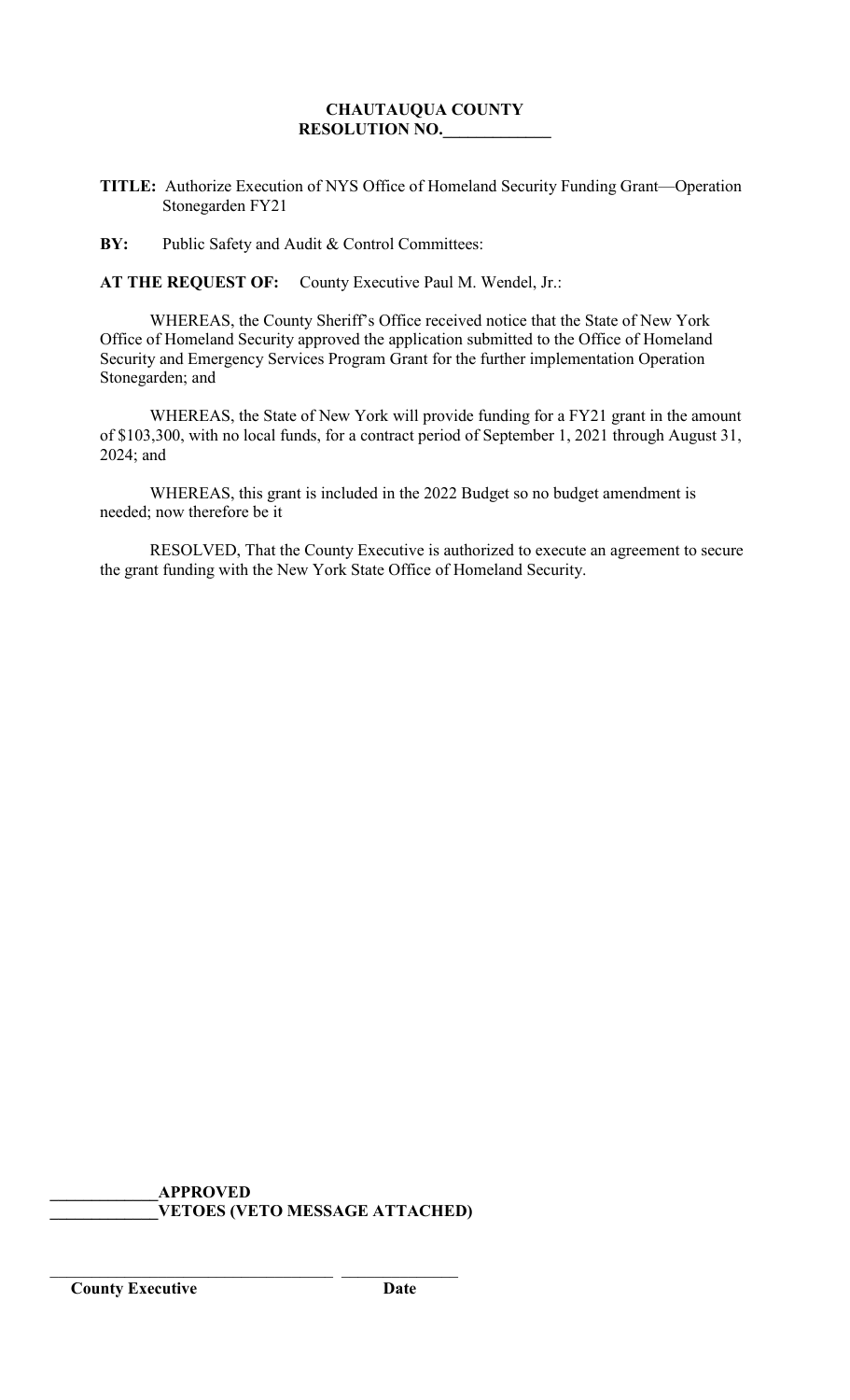#### **CHAUTAUQUA COUNTY RESOLUTION NO. \_\_\_\_\_\_\_\_\_**

**TITLE:** Authorize Execution of NYS Office of Homeland Security FY21 State Law Enforcement Terrorism Prevention Program Grant

**BY:** Public Safety and Audit & Control Committees:

**AT THE REQUEST OF:** County Executive Paul M. Wendel, Jr.:

WHEREAS, the Chautauqua County Sheriff received notice the State of New York Office of Homeland Security approved the application submitted to the Office of Homeland Security and Emergency Services for continued implementation of the State Law Enforcement Terrorism Prevention Program (SLETPP); and

WHEREAS, the State of New York will provide funding in the amount of \$42,678 with no local funds required for the contract period from September 1, 2021 to August 31, 2024; and

WHEREAS, this grant is included in the 2021 and 2022 budgets so no budget amendment is needed; now therefore be it

RESOLVED, That the Chautauqua County Executive is authorized to execute the appropriate agreement with the New York State Office Homeland Security and Emergency Services.

## **\_\_\_\_\_\_\_\_\_\_\_\_\_APPROVED \_\_\_\_\_\_\_\_\_\_\_\_\_VETOES (VETO MESSAGE ATTACHED)**

**\_\_\_\_\_\_\_\_\_\_\_\_\_\_\_\_\_\_\_\_\_\_\_\_\_\_\_\_\_\_\_\_\_\_\_\_ \_\_\_\_\_\_\_\_\_\_\_\_\_**

**County Executive Date**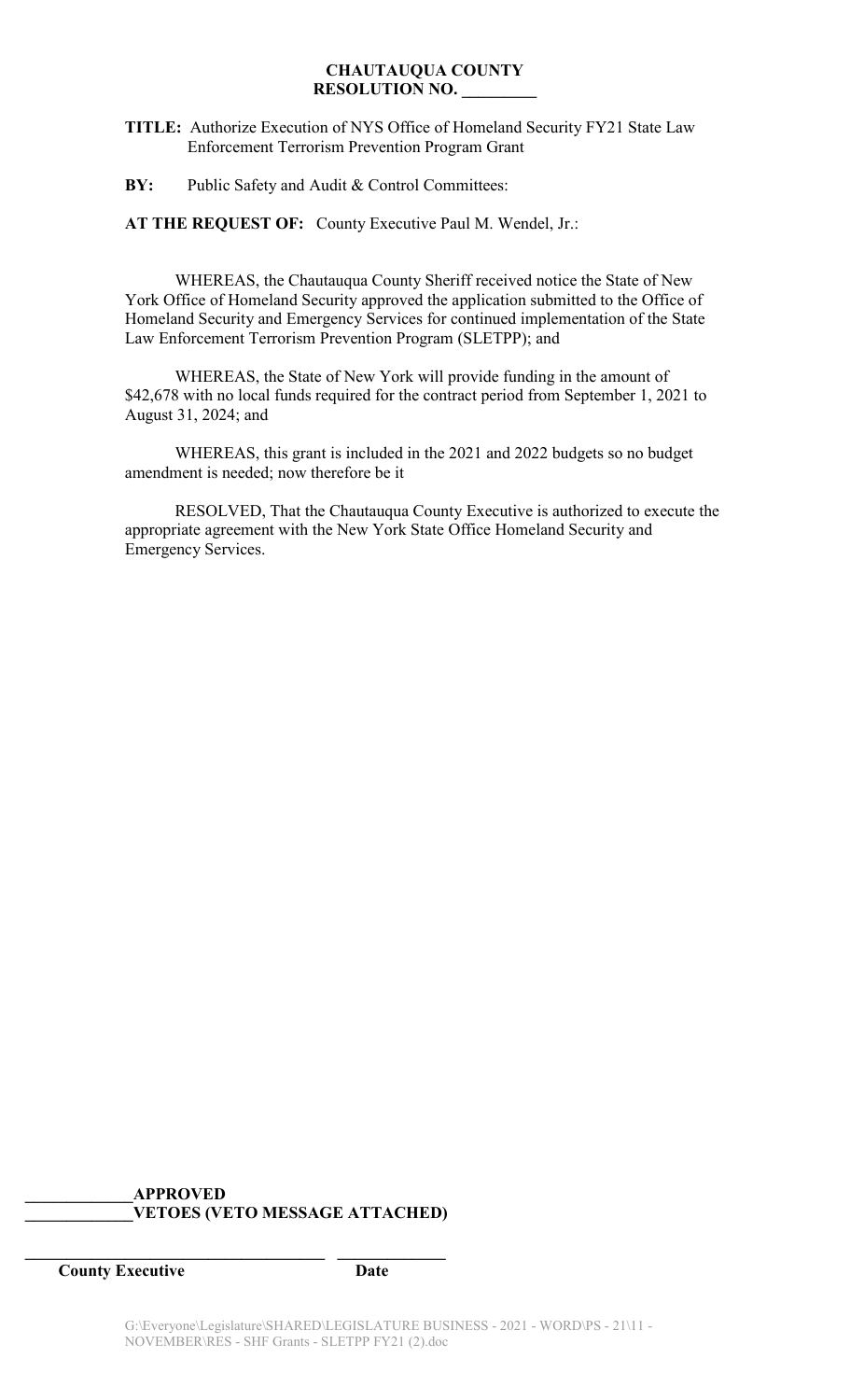### **CHAUTAUQUA COUNTY RESOLUTION NO. \_\_\_\_\_\_\_\_\_\_\_\_**

**TITLE:** Amend 2021 Budget to Implement the New Handguns Project within the Chautauqua County American Rescue Plan Act (ARPA) Spending Plan

**BY:** Public Safety and Audit & Control Committees:

**AT THE REQUEST OF:** County Executive Paul M. Wendel, Jr.:

WHEREAS, President Biden signed into law the American Rescue Plan Act (ARPA) on March 11, 2021, and this legislation contains a wide array of stimulus and recovery funding designed to ensure the nation's swift economic and public health recovery from COVID-19; and

WHEREAS, Chautauqua County received an award of \$24,600,000 in ARPA funding, of which \$18,219,169 is available for general county spending based on the Treasury Department's revenue loss formula and other guidance, and the remaining \$6,380,831 in funding can only be spent on designated ARPA categories including premium pay; water, sewer, and broadband projects; and responding to the COVID-19 pandemic and its associated economic impacts; and

WHEREAS, an ARPA working group consisting of the County Executive, several legislators, and several department heads worked for many months to create an ARPA Spending Plan (Plan) consisting of priority projects to address the key strategic categories as defined by the Department of Treasury, to be sustainable, and to have a County-wide impact; and

WHEREAS, the Plan, consisting of the priority projects, was thoroughly reviewed by the ARPA working group, the County Executive, and the County Legislature and was adopted pursuant to Resolution No. 202-21; and

WHEREAS, the New Handguns project(s), identified as one of the priority projects recommended in Resolution 202-21, is ready to proceed, and budget amendments are necessary to authorize spending for the project(s); therefore be it

RESOLVED, That the Director of Finance is hereby authorized and directed to make the following changes to the 2021 Adopted Budget in order to implement the New Handguns project(s):

|                       | INCREASE APPROPRIATION ACCOUNT:             |       |          |
|-----------------------|---------------------------------------------|-------|----------|
| $A.3110$ 4            | Contractual—Sheriff                         |       | \$88,968 |
|                       |                                             | Total | \$88,968 |
|                       | ESTABLISH & INCREASE REVENUE ACCOUNTS:      |       |          |
| A.3110.----.R408.9ARP | Federal Aid—Oth Fed Aid: ARPA               |       | \$52,412 |
| $A.3110$ R226.0000    | Shared Services – Chrgs: Oth Gov-Pub Safety |       | \$36,556 |
|                       |                                             | Total | \$88,968 |

### **\_\_\_\_\_\_\_\_\_\_\_\_\_APPROVED \_\_\_\_\_\_\_\_\_\_\_\_\_VETOES (VETO MESSAGE ATTACHED)**